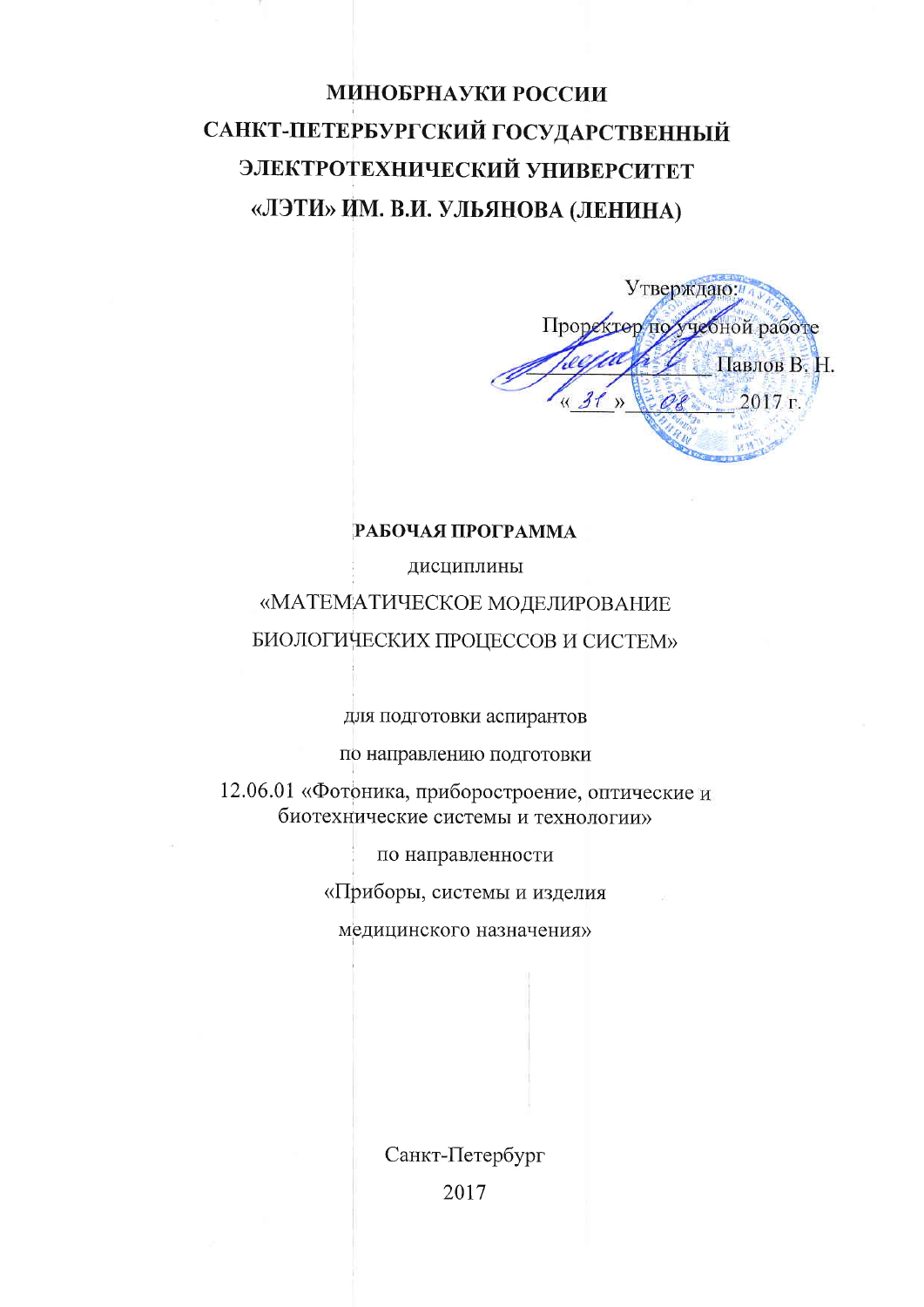## СТРУКТУРА ДИСЦИПЛИНЫ

| № учебного плана:                                   | 7912170    |
|-----------------------------------------------------|------------|
| Обеспечивающий факультет:                           | ФИБС       |
| Обеспечивающая кафедра:                             | <b>FTC</b> |
| Общая трудоемкость (ЗЕТ)                            | 3          |
| Kypc                                                |            |
| Семестр                                             | 2          |
| Виды занятий                                        |            |
| Лекции (академ. часов)                              | 36         |
| Все аудиторные (контактные) занятия (академ. часов) | 36         |
| Самостоятельная работа (академ. часов)              | 72         |
| Всего (академ. часов)                               | 108        |
|                                                     |            |

## Вид промежуточной аттестации

Дифференцированный зачет (семестр) 2

Рабочая программа дисциплины рассмотрена и одобрена на заседании кафедры БТС 25.05.2017, протокол № 4.

Рабочая программа рассмотрена и одобрена учебно-методической комиссией факультета ИБС 31.08.2017, протокол № 1.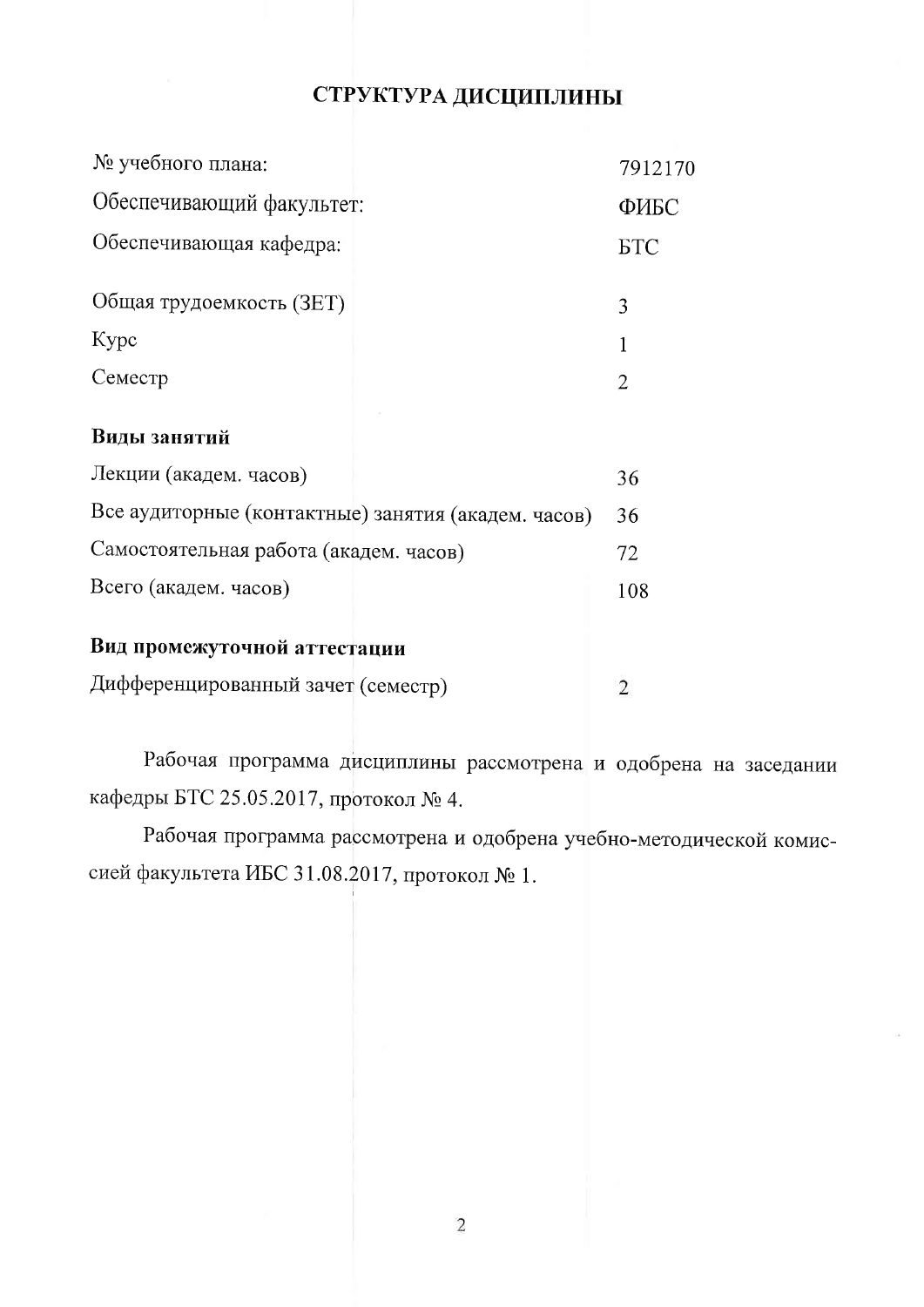# АННОТАЦИЯ ДИСЦИПЛИНЫ «МАТЕМАТИЧЕСКОЕ МОДЕЛИРОВАНИЕ БИОЛОГИЧЕСКИХ ПРОЦЕССОВ И СИСТЕМ»

Дисциплина предназначена для аспирантов, обучающихся по направлению 12.06.01 - «Фотоника, приборостроение, оптические и биотехнические системы и технологии». Дисциплина обеспечивает профессиональную подготовку аспирантов по направленности 05.11.17 - Приборы, системы и изделия медицинского назначения.

В дисциплине дается классификация объектов моделирования, приводятся примеры моделирования статических и динамических, детерминированных и стохастических биологических процессов и систем, анализа моделей в целях разработки методов исследования объектов моделирования.

Изучение дисциплины необходимо для формирования профессиональных компетенций, направленных на разработку методов и инструментальных средств проведения биомедицинских исследований.

# **SUBJECT SUMMARY** «MATHEMATICAL SIMULATION OF BIOLOGICAL PROCESSES AND SYSTEMS»

The discipline is untended for PhD students trained in the direction  $12.06.01 -$ "Photonics, Instrument making, Optical and Bioengineering Systems and Technologies". The discipline provides professional training of PhD students in specialty  $05.11.17$  – Instrumentation, systems and wares for medical purpose.

Classification of simulation objects, examples of simulation of static and dynamic, deterministic and stochastic biological processes and systems, analysis of the models for development of the simulation object research are given in the discipline.

The discipline study is necessary for the forming of professional competences directed to the development of the methods and instrumental aids of the biomedical researches.

3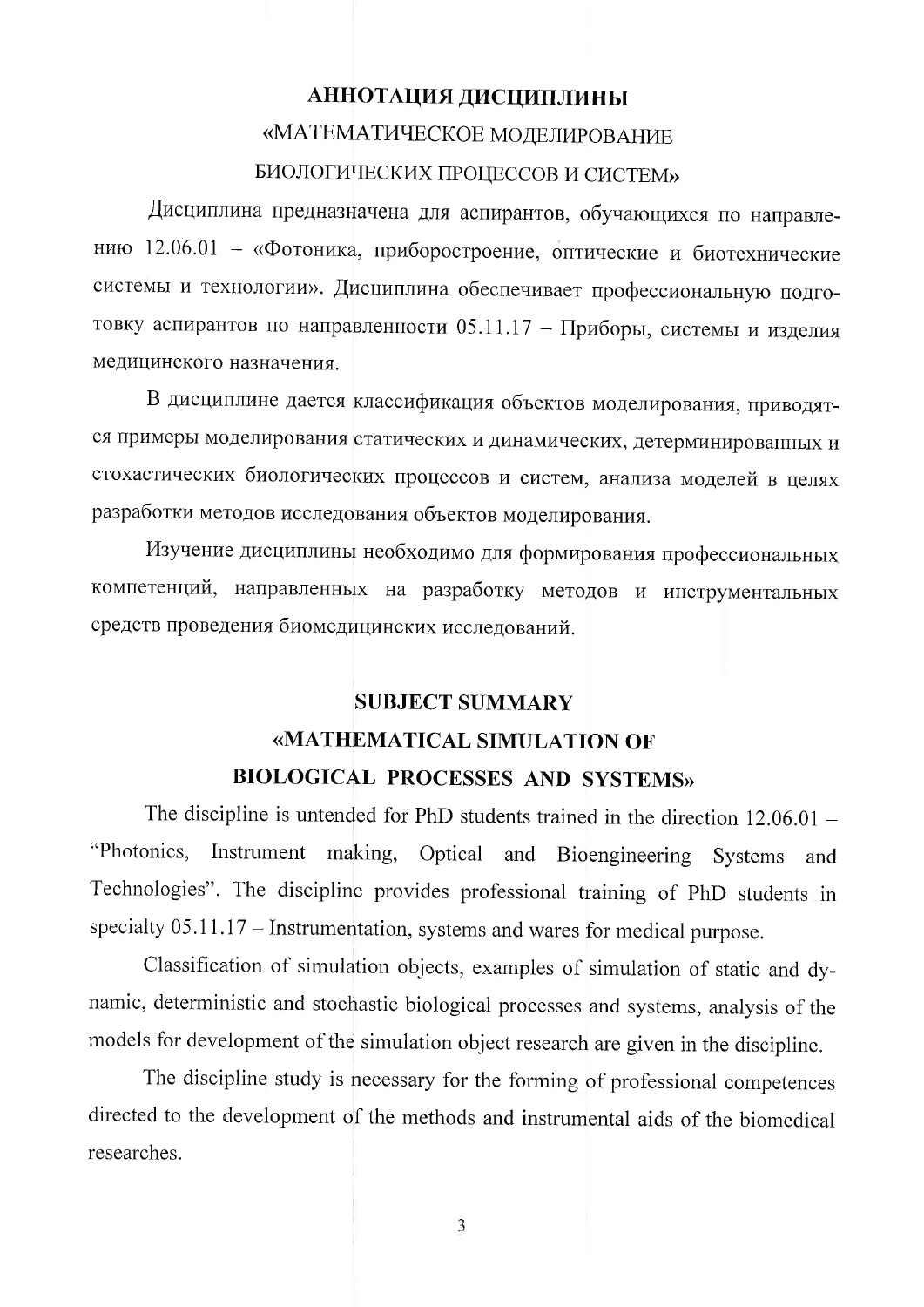#### ЦЕЛИ И ЗАДАЧИ ДИСЦИПЛИНЫ

Цели изучения дисциплины - изучение методологии и теоретических основ математического моделирования и формирование профессиональных навыков по разработке и исследованию моделей биологических процессов и систем.

#### Задачи дисциплины:

1. Изучение теоретических основ математического моделирования биологических процессов и систем, формирование системы знаний, позволяющих разработать методы исследования объектов моделирования на основе анализа их моделей:

2. Освоение методов оценки адекватности моделей, формирование умения, способствующего повышению уровня адекватности моделей биологических процессов и систем;

3. Формирование навыков исследования моделей биологических процессов и систем:

4. Формирование навыков исследования объектов моделирования на основе их моделей.

В результате освоения дисциплины студенты должны:

знать:

- теоретические основы математического моделирования биологических процессов и систем;

- классы математических моделей, используемых для моделирования динамических и стационарных процессов и систем;

- базовые модели, используемые для моделирования биологических процессов и систем;

#### уметь:

- обоснованно выбирать вид модели ДЛЯ проведения медикобиологических исследований;

- оценивать адекватность разрабатываемых моделей;

- исследовать свойства моделируемых процессов и систем с использованием компьютерных технологий;

 $\overline{4}$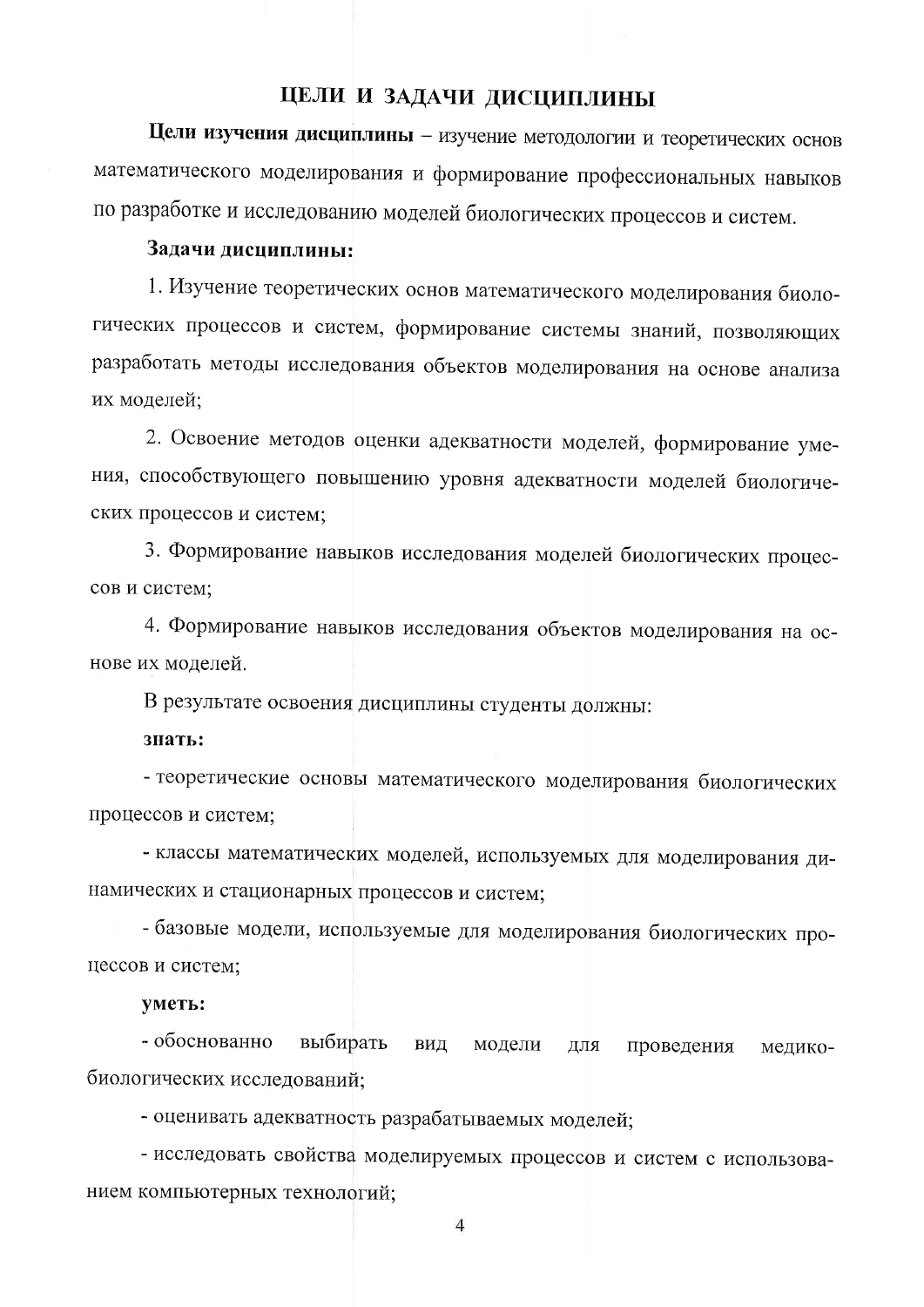#### владеть:

- навыками разработки методов исследования биологических процессов и систем на основе анализа их моделей;

- методами повышения уровня адекватности разработанных моделей.

Перечень компетенций, в формировании которых участвует дисциплина, приведен в матрице компетенций, прилагаемой к ООП.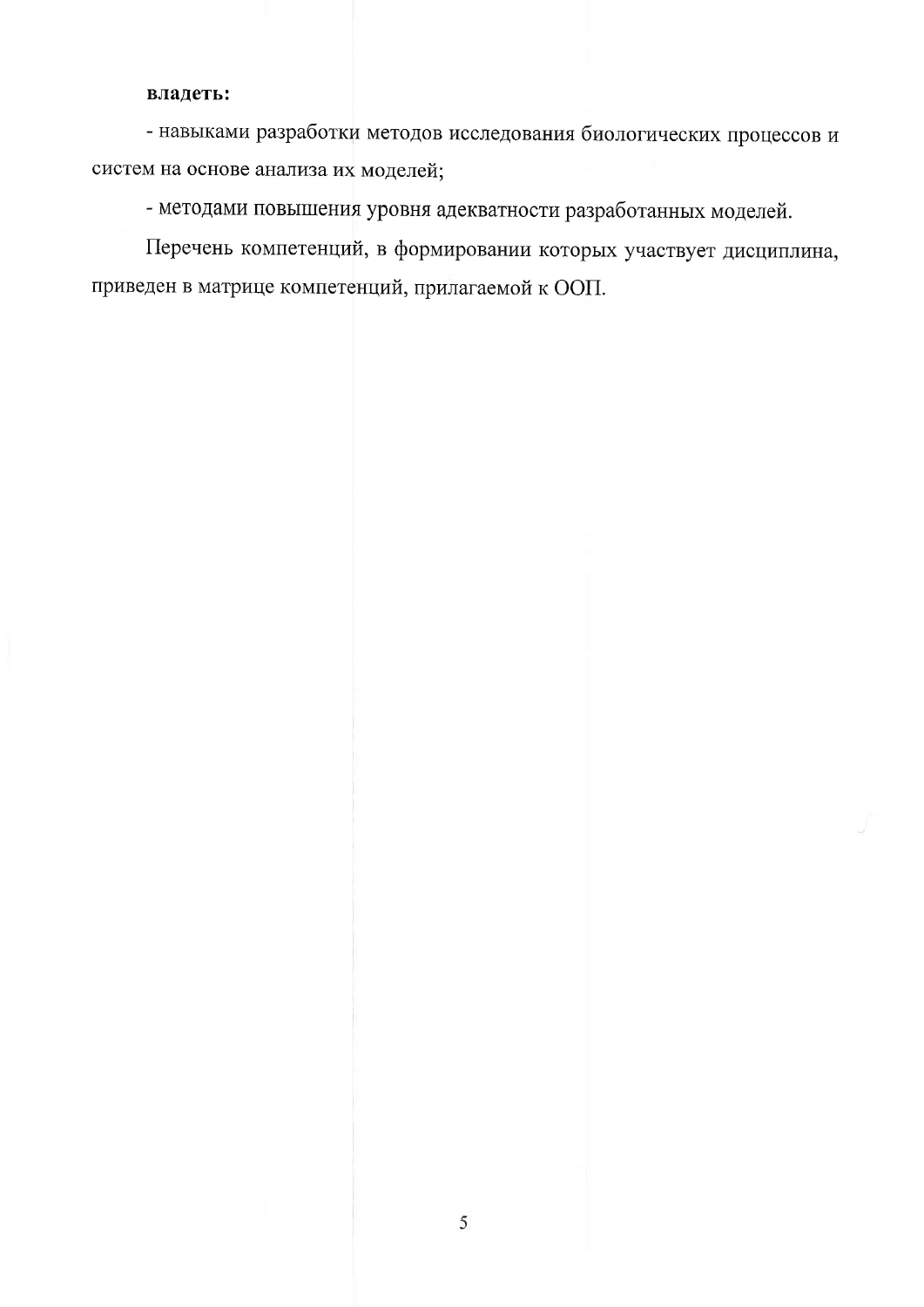# МЕСТО ДИСЦИПЛИНЫ В СТРУКТУРЕ ООП

Дисциплина «Математическое моделирование биологических процессов и систем» относится к вариативной части ООП.

Дисциплина изучается на основе ранее освоенной дисциплины учебного плана «Метрологический анализ научных исследований», обеспечивает:

изучение последующей дисциплины «Приборы, системы и изделия медицинского назначения»,

прохождение «Педагогической практики» и «Научно-организационной практики»,

подготовку выпускной квалификационной работы.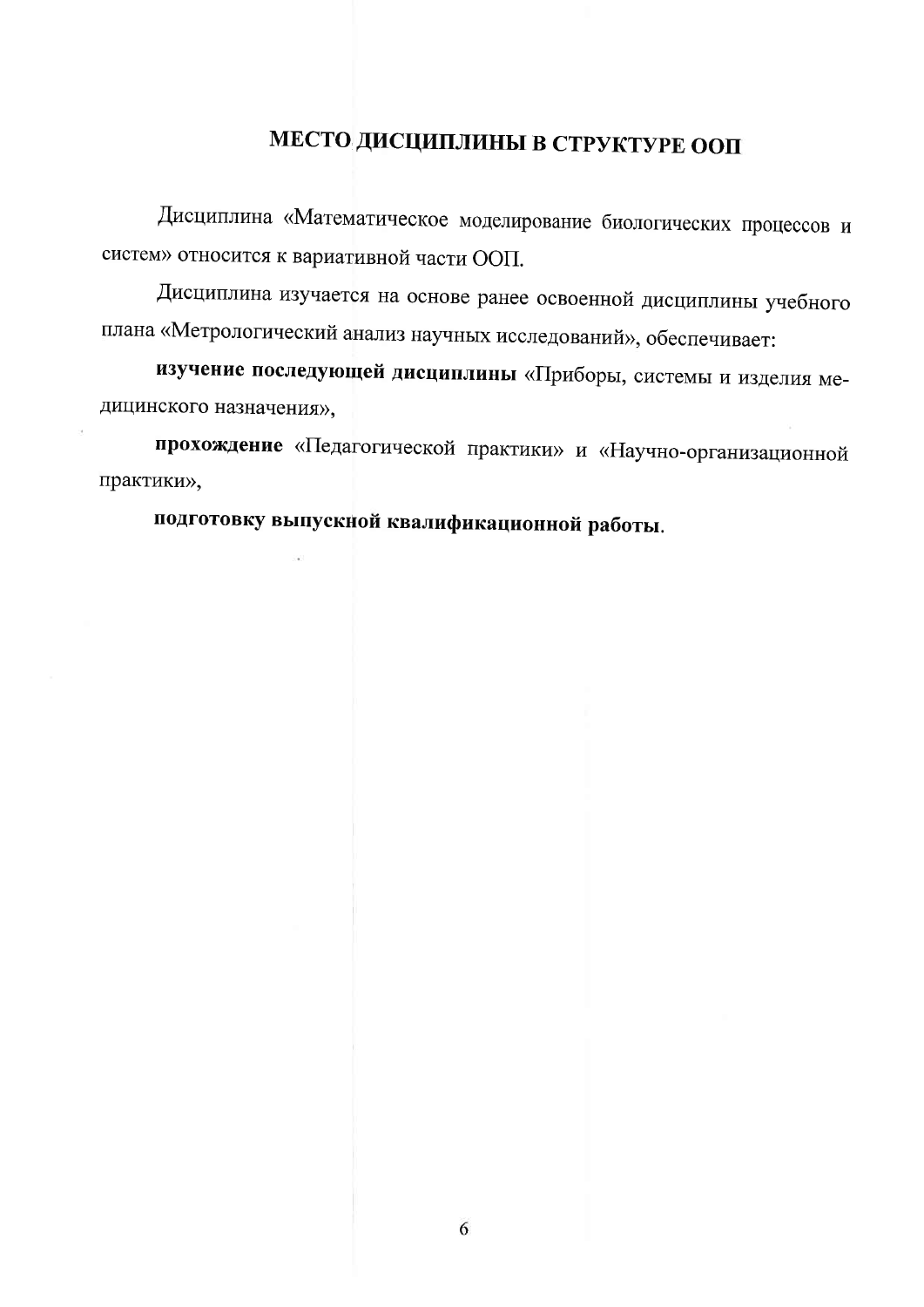#### СОДЕРЖАНИЕ ДИСЦИПЛИНЫ

Введение (1 академ. час)

Предмет дисциплины, ее задачи. Роль моделирования при проведении биомедицинских исследований. Структура и содержания дисциплины и ее связь с другими дисциплинами учебного плана.

# Тема 1. Основные характеристики биологических процессов и систем (14 академ. часов)

Особенности биологического процесса и системы как объекта исследования. Нелинейность процессов. Динамические свойства процесса и систем. Адаптивность и саморегулируемость биологических систем. Роль гомеостазиса в деятельности биологической системы. Иерархическая структура биологической системы. Факторы, влияющие на состояние системы и процессы. Эндогенные факторы. Экзогенные факторы.

## Тема 2. Моделирование объекта научного исследования. (16 академ. час)

Моделирование объекта исследования как способ изучения его свойств и поведения. Способы описания объекта научного исследования. Классификация моделей. Адекватность моделей. Принцип поэтапного моделирования процессов и систем. Роль математического моделирования при проведении научного эксперимента. Классификация математических моделей.

Тема 3. Математическое моделирование детерминированных биологических процессов систем. (16 академ. час)

Моделирование динамических свойств биологических процессов и систем. Описание динамических свойств с использованием дифференциальных уравнений. Выбор вида дифференциального уравнения. Уравнения в частных производных. Использование интегральных уравнений для описания процес-

7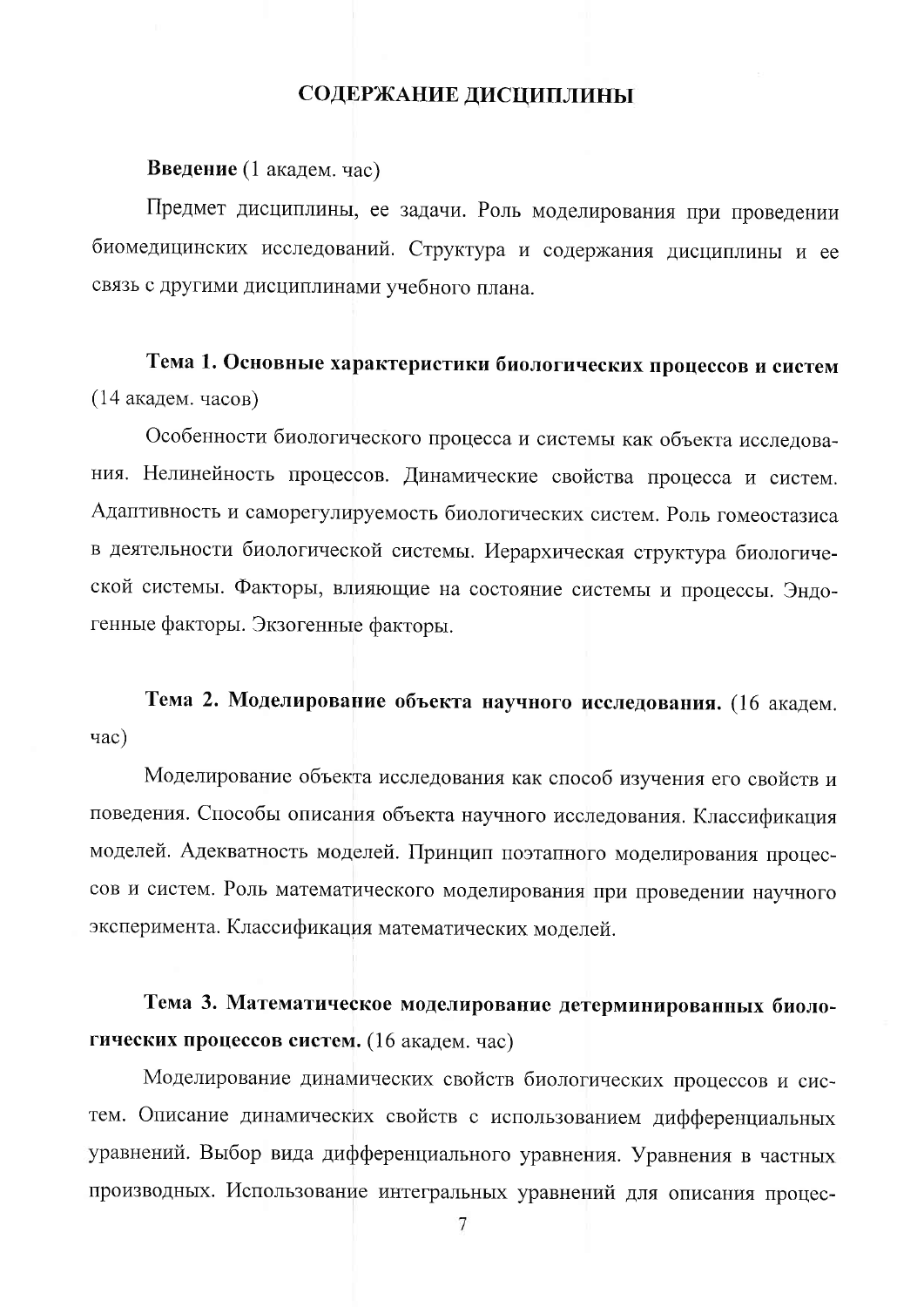сов. Использование аппарата теории автоматического управления для описания динамических процессов и систем. Использование аппарата линейной алгебры для описания процессов и систем.

Моделирование статических свойств биологических процессов и систем. Использование аппарата линейной алгебры для описания статических свойств. Использование дифференциальных уравнений с независимым от времени аргументом.

Тема 4. Математическое моделирование стохастических биологических процессов и систем. (14 академ. часов)

Моделирование нестационарных процессов и систем. Использование аппарата теории случайных процессов. Использование Марковского процесса для описания нестационарных процессов. Использование аппарата теории автоматов. Использование дифференциальных уравнений в вероятностных характеристиках.

Описание стационарных биологических процессов и систем.

Использование аппарата теории вероятности. Описание процессов и систем с использованием аппарата теории информации. Использование аппарата теории линейной алгебры.

Тема 5. Оценка адекватности математических моделей. (20 академ. часов)

Обоснование выбора уровня адекватности разрабатываемых моделей. Связь уровня адекватности используемых моделей с задачей диагностики и классификации состояния биологического процесса и систем. Критерии адекватности математических моделей. Методические подходы к оценке уровня адекватности математических моделей.

Тема 6. Прикладные вопросы математического моделирования. (26 академ. часов)

8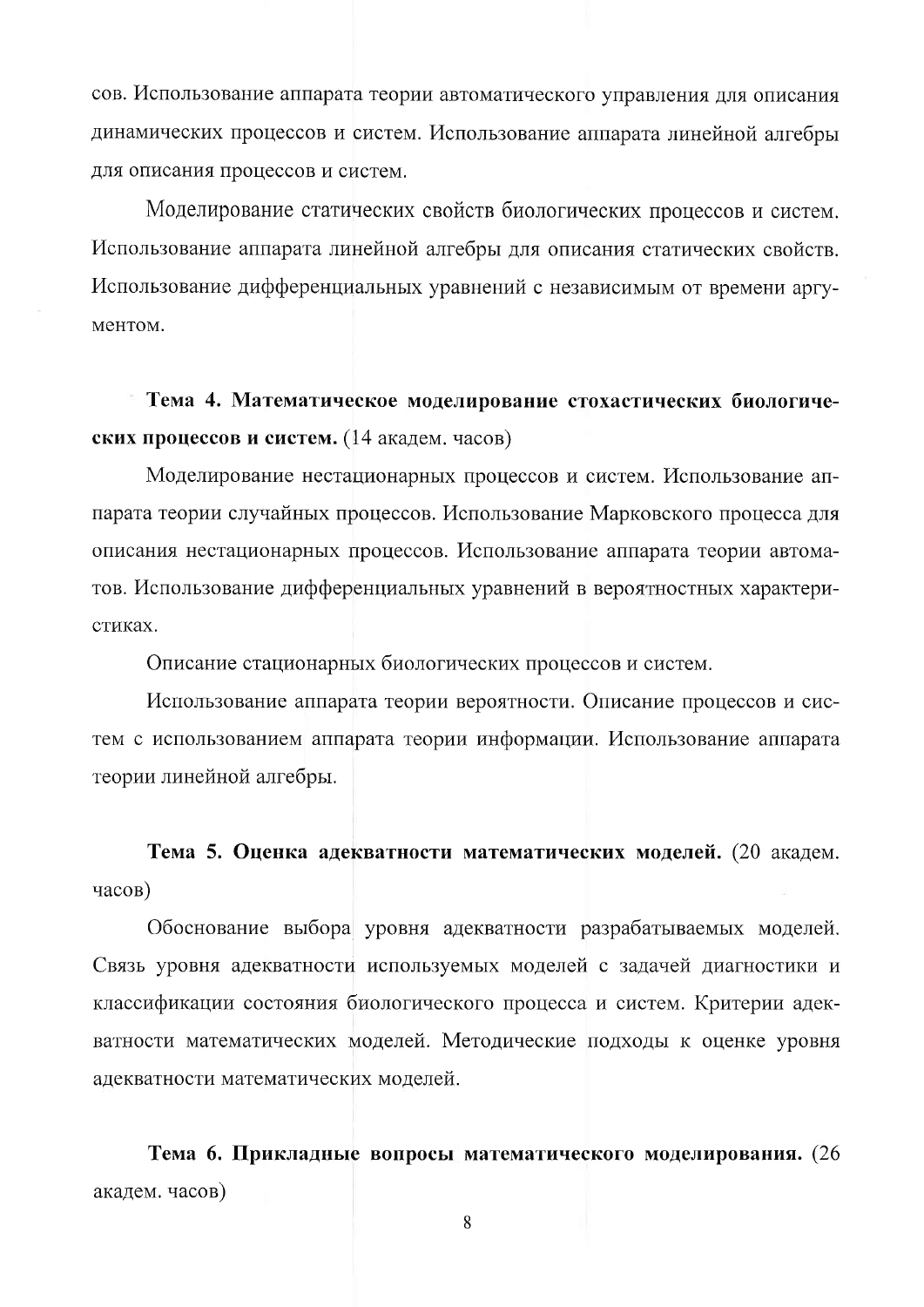Примеры построения математических моделей при исследовании биологических процессов и систем. Математическое моделирование работы системы дыхания человека. Математическое моделирование работы зрительной системы человека. Математическое моделирование развития и распространения инфекционных болезней. Математическое моделирование функционирования опорно-двигательного аппарата человека.

#### Заключение (1 академ. час)

Пути совершенствования моделирования биологических процессов и систем. Использование компьютерных и информационных технологий при моделировании биологических процессов и систем.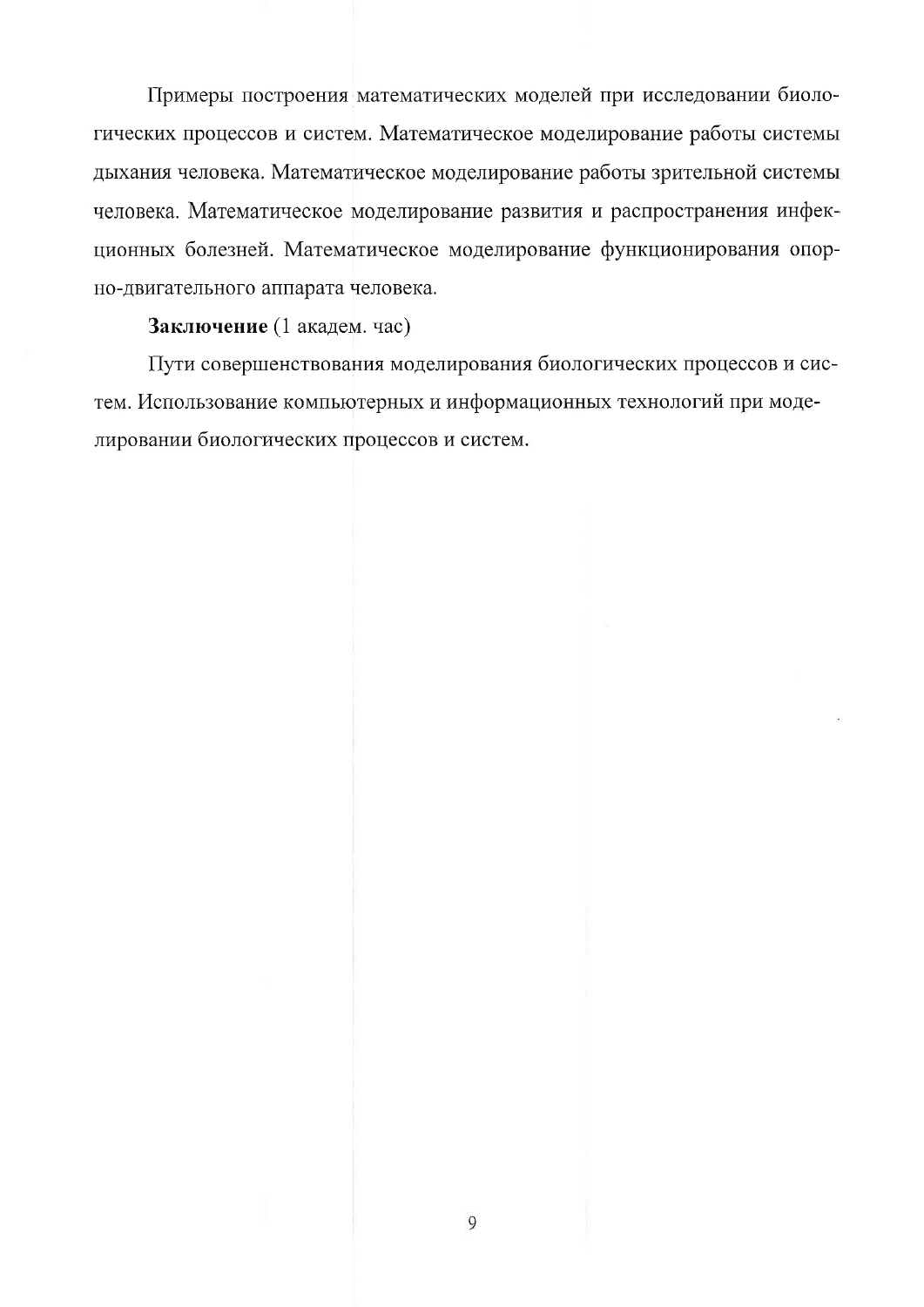# УЧЕБНО-МЕТОДИЧЕСКОЕ ОБЕСПЕЧЕНИЕ ДИСЦИПЛИНЫ

## Перечень основной и дополнительной учебной литературы,

# необходимой для освоения дисциплины

| $N_2$          | Название,<br>библиографическое описание                                                                                                                                                                                               |                | К-во экз.<br>в библ.<br>Семестр<br>(на каф.) |
|----------------|---------------------------------------------------------------------------------------------------------------------------------------------------------------------------------------------------------------------------------------|----------------|----------------------------------------------|
|                | Основная литература                                                                                                                                                                                                                   |                |                                              |
| 1              | Попечителев Е.П. Человек в биотехнической системе<br>  Текст]: учеб. пособие для вузов по направлению <br>"Биотехн. системы и технологии"/ Е.П. Попечителев.<br>Старый Оскол. Изд-во ТНТ, 2016. - 584 с.                              | $\overline{2}$ | 5(2)                                         |
| $\overline{2}$ | Кореневский Н.А., Попечителев Е.П. Биотехнические<br>системы<br>$[Tekc]$ :<br>медицинского<br>назначения<br>$y$ чеб.<br>пособие для вузов по направлению "Биотехн. системы и<br>технологии"/ обложка: Пер. Год издания: 2016.- 688 с. | $\overline{2}$ | 5(1)                                         |
| 3              | Кореневский Н.А., Юлдашев З.М., Скопин Д.Е. Проек-<br>тирование биотехнических систем медицинского назна-<br>чения. Старый Оскол.: ТНТ, 2017. 215 С. Гриф УМО.<br>30(2) экземпляров.                                                  | $\overline{2}$ | 30(2)                                        |
| $\overline{4}$ | Кореневский Н.А. Юлдашев З.М. Проектирование био-<br>технических систем медицинского назначения. Средства<br>оценки состояния биообъектов. Старый Оскол.: ТНТ,<br>2017. 455 С. Гриф УМО. 30(2) экземпляров.                           | $\overline{2}$ | 30(2)                                        |
| 5              | Кореневский Н.А. Юлдашев З.М. Проектирование био-<br>технических систем медицинского назначения. Средства<br>воздействия на биообъект. Старый Оскол.: ТНТ, 2017.<br>319 С. Гриф УМО. 30(2) экземпляров.                               | $\overline{2}$ | 30(2)                                        |
| $\overline{3}$ | $E.\Pi.$<br>Попечителев<br>Системный<br>анализ<br>медико-<br>биологических исследований [Текст]: учеб. пособие для<br>вузов по направлению "Биотехн. системы и технологии".<br>Старый Оскол. Изд-во ТНТ. - 2014. 418 с.               | $\overline{2}$ | 7(2)                                         |
| 4              | Устюжанин, В. А. Моделирование биотехнических сис-<br>тем [Текст] : учеб. пособие для вузов по направлению<br>"Биотехн. системы и технологии" / В. А. Устюжанин, И.<br>В. Яковлева. - Старый Оскол: ТНТ, 2014. - 215 с.               | $\overline{2}$ | 4(0)                                         |
| 5              | Биотехнические системы [Комплект]: учеб. пособие / [П.<br>И. Падерно [и др.]. - СПб.: Изд-во СПбГЭТУ "ЛЭТИ",<br>2014. - 114 c.                                                                                                        | $\overline{2}$ | 31(1)                                        |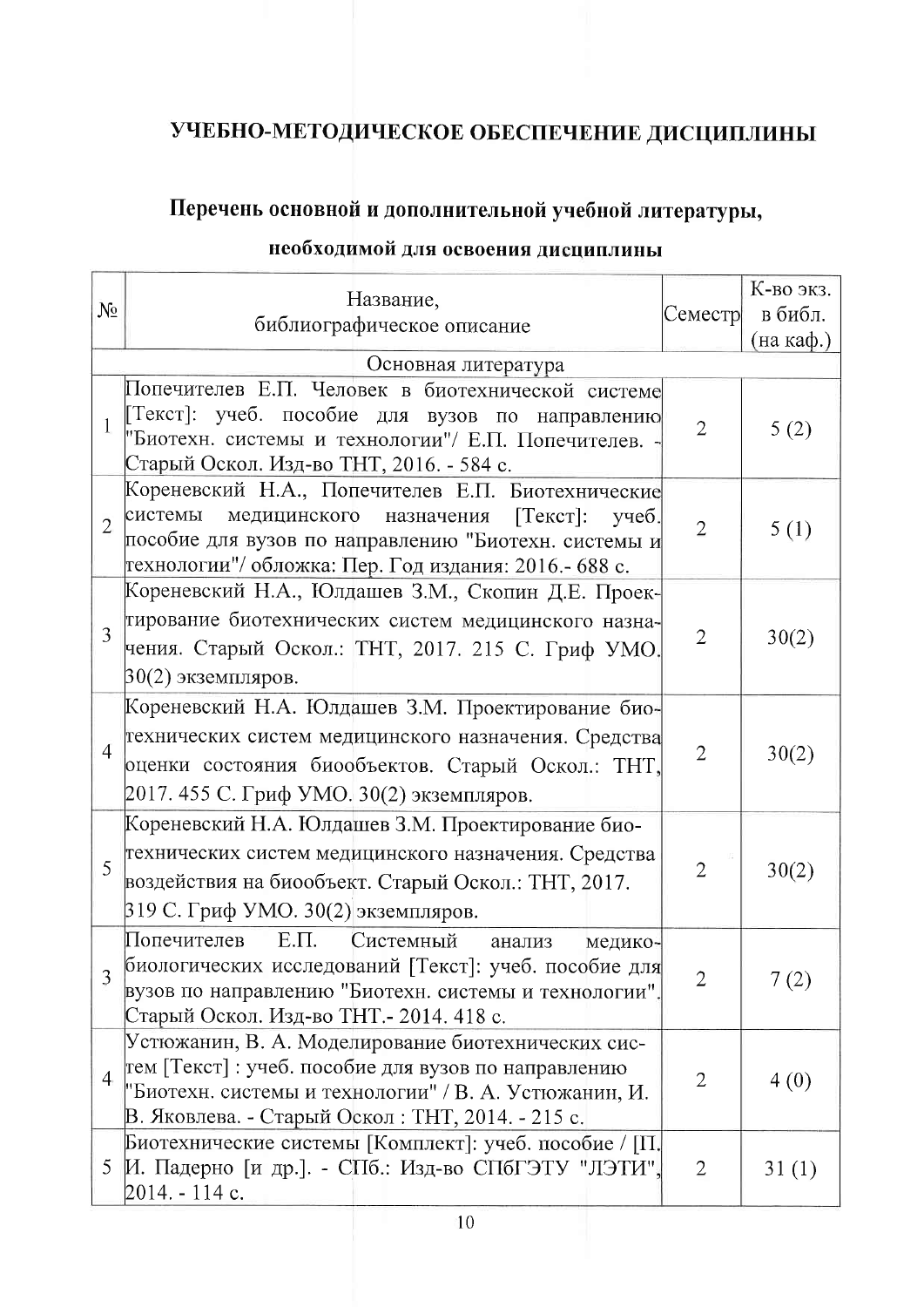|   | Березин С. Я. Основы кибернетики и управление в био-<br>логических и медицинских системах [Текст] : учеб. по-<br>6 собие для вузов по направлению "Биотехн. системы и<br>технологии" / С. Я. Березин. - Старый Оскол: ТНТ, 2014.<br>$-243$ c.                         |                | 3(0)  |  |
|---|-----------------------------------------------------------------------------------------------------------------------------------------------------------------------------------------------------------------------------------------------------------------------|----------------|-------|--|
|   | Дополнительная литература                                                                                                                                                                                                                                             |                |       |  |
|   | Биотехнические системы [Текст]: учебное пособие / [Па-<br>дерно П. И., Садыкова Е. В., Суворов Н. Б., Юлдашев З.<br>М.]; Минобрнауки России, Санкт-Петербургский гос.<br>электротехнический ун-т "ЛЭТИ". - Санкт-Петербург<br>Изд-во СПбГЭТУ "ЛЭТИ". – 2014. - 114 с. |                | 71(0) |  |
|   | Кореневский Н.А., Попечителев Е.П. Биотехнические<br>2 системы медицинского назначения. Старый Оскол:<br>«Тонкие наукоемкие технологии», - 2013. -                                                                                                                    | 2              | 5 (1) |  |
| 3 | Ершов Ю. А., Щукин С. И. Заглавие. Основы анализа<br>биотехнических систем.  Теоретические основы БТС :<br> учебное пособие для вузов / Ю. А. Ершов, С. И. Щукин. - <br>Москва: Изд-во МГТУ им. Н. Э. Баумана, - 2011.- 527 с.                                        | $\overline{2}$ | 12(3) |  |

Зав. отделом учебной литературы

Huces

Т.В. Киселева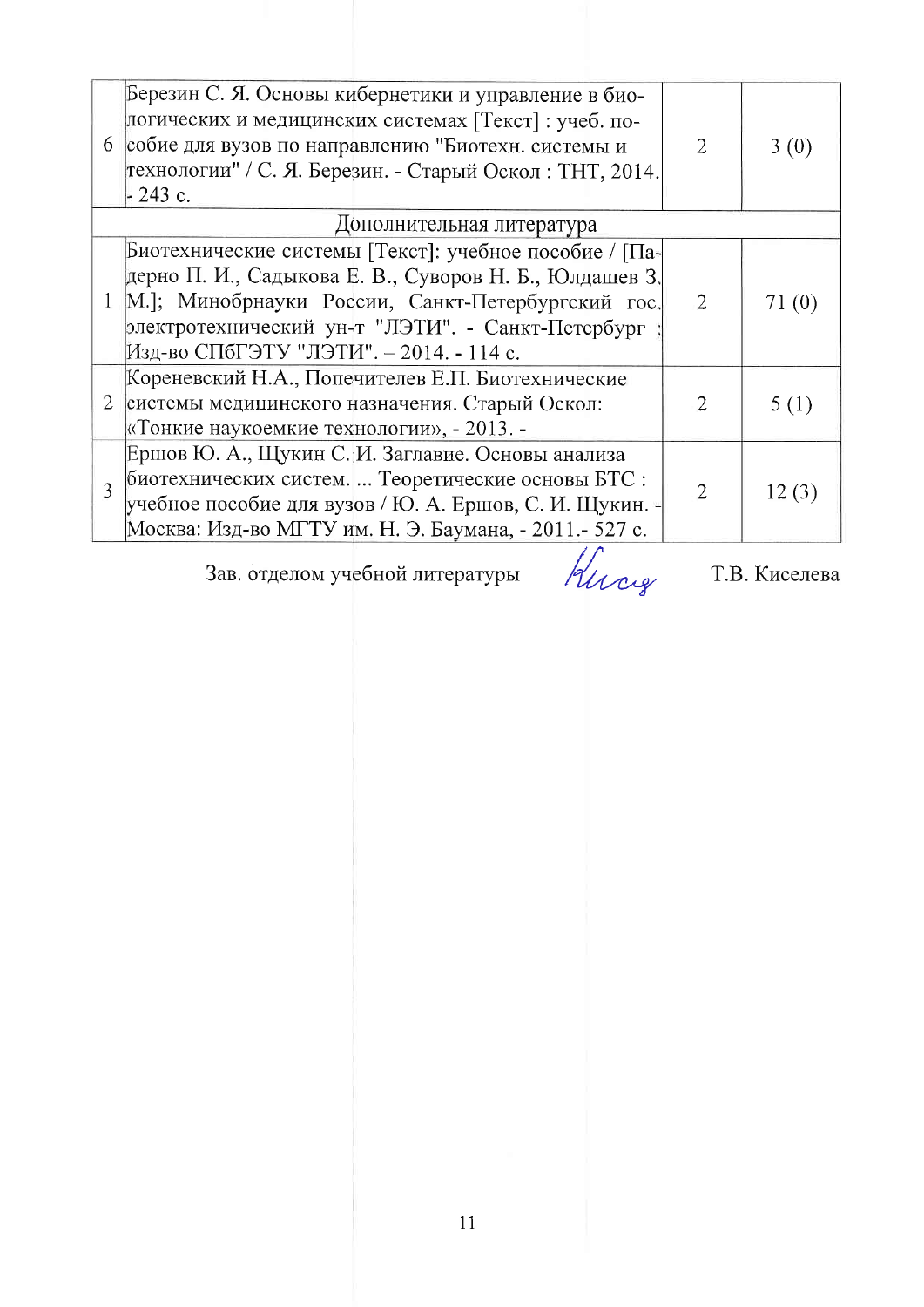# Перечень ресурсов информационно-телекоммуникационной сети

| № | Электронный адрес                                                                                                                                                                                                                                                                              |
|---|------------------------------------------------------------------------------------------------------------------------------------------------------------------------------------------------------------------------------------------------------------------------------------------------|
|   | $\frac{\text{http://libgost.ru/gost/25-GOST} 7_{32} 2001.html}{\text{http://libgost.ru/gost/25-GOST} 7_{32} 2001.html}$<br>ГОСТ 7.32-2001 Система стандартов по информации, библиотечному и<br>издательскому делу. Отчет о научно-исследовательской работе. Структура<br>и правила оформления. |

# «Интернет», используемых при освоении дисциплины

Информационные технологии (операционные системы, программное обеспечение общего и специализированного назначения, а также информационные справочные системы) и материально-техническая база, используемые при осуществлении образовательного процесса по дисциплине, соответствуют требованиям федерального государственного образовательного стандарта высшего образования.

Описание информационных технологий и материально-технической базы приведено в УМКД дисциплины.

Конкретные формы и процедуры текущего контроля знаний и промежуточной аттестации, а также методические указания для обучающихся по самостоятельной работе при освоении дисциплин (содержащиеся в ООП) доводятся до сведения обучающихся в течение первых недель обучения.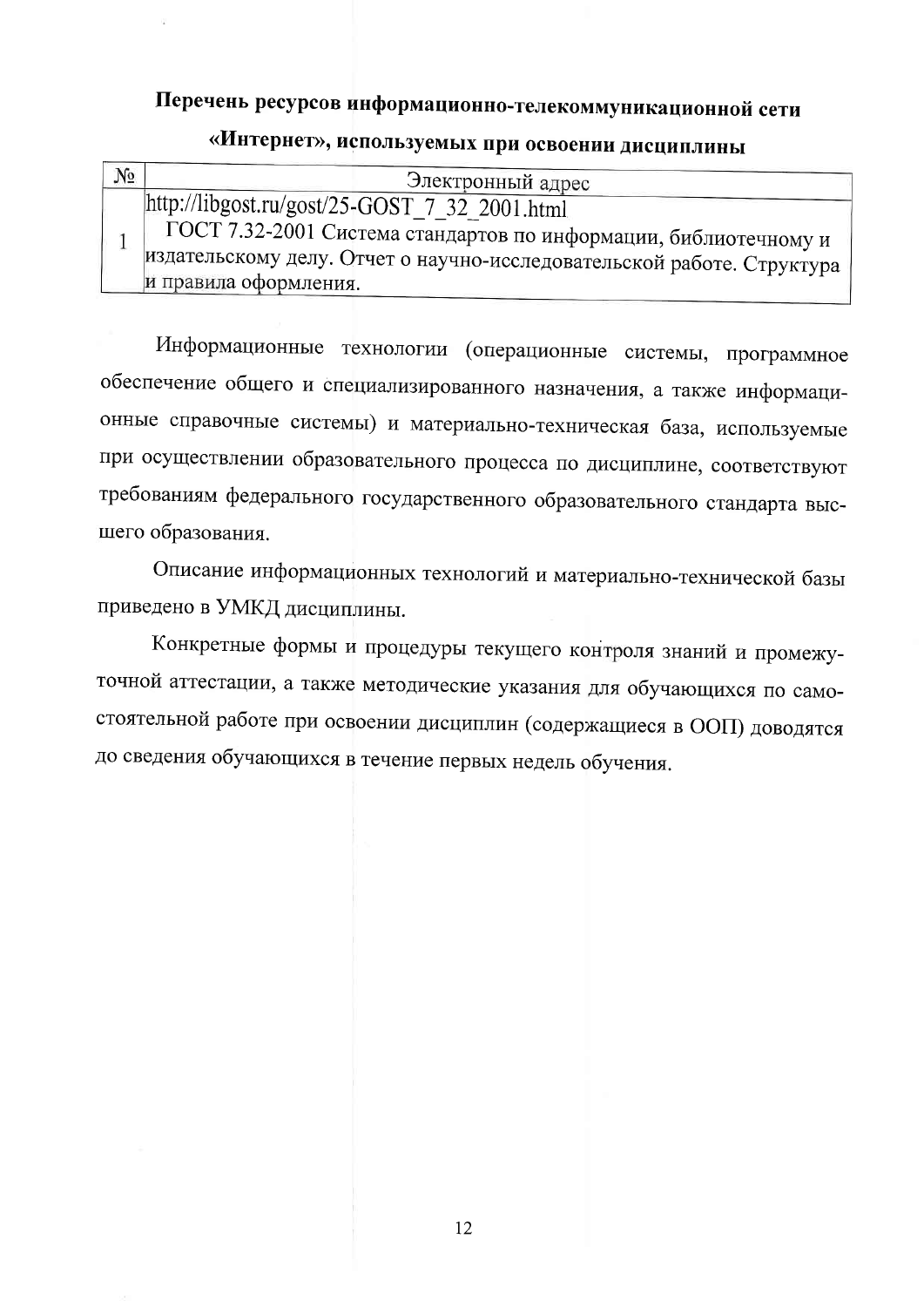### ЛИСТ СОГЛАСОВАНИЯ

## Разработчик

д.т.н., проф.

### Рецензент

д.т.н., проф.

### Зав. каф. БТС

д.т.н., проф.

## Декан ФИБС

д.т.н., доц.

### Согласовано

### Председатель УМК ФИБС

к.т.н., доц.

### Согласовано

## Начальник МО

д.т.н., проф.

## Зав. отделом докторантуры и аспирантуры

к.ф.-м.н.





Грязнов А.Ю.

Кучерова О.В.